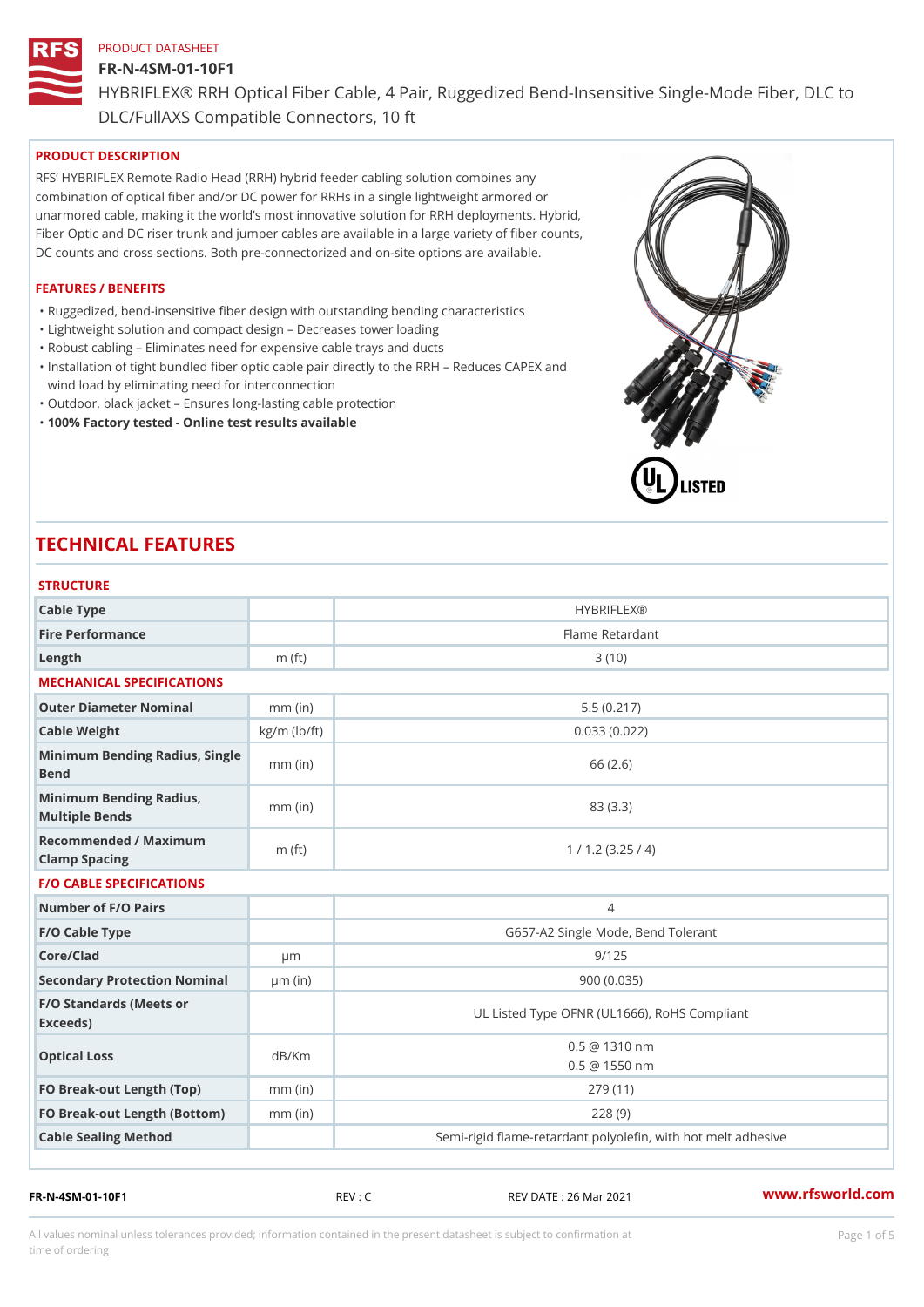### FR-N-4SM-01-10F1

HYBRIFLEX® RRH Optical Fiber Cable, 4 Pair, Ruggedized Bend-Insens DLC/FullAXS Compatible Connectors, 10 ft

| Fiber Termination End 1                         |                             | DLC Connector                               |  |  |
|-------------------------------------------------|-----------------------------|---------------------------------------------|--|--|
| Fiber Termination End 2                         |                             | DLC Connector with FullAXS Compatibility    |  |  |
| CABLE JACKET                                    |                             |                                             |  |  |
| UV-Protection Individual and<br>External Jacket |                             | Yes                                         |  |  |
| Jacket Material                                 |                             | Flame Retardant, Indoor/Outdoor, PVC, Black |  |  |
| TESTING AND ENVIRONMENTAL                       |                             |                                             |  |  |
| Storage Temperature                             | $^{\circ}$ C ( $^{\circ}$ F | $-40$ to $70$ ( $-40$ to $158$ )            |  |  |
| Operation Temperature                           | $^{\circ}$ C ( $^{\circ}$ F | $-40$ to 65 ( $-40$ to 149)                 |  |  |
| Installation Temperature                        | $^{\circ}$ C ( $^{\circ}$ F | $-20$ to 65 ( $-4$ to 149)                  |  |  |
| Jacket Specifications                           |                             | UL 1666                                     |  |  |

# EXTERNAL DOCUMENT LINKS

NOTES

Installation Guidelwinessad QuickShip 2.0 Program [Informa](http://www.rfsworld.com/images/hybriflex/quickship_program_2.pdf)tion: On-line Factory Te[s](https://www.rfsworld.com/pictures/userfiles/programs/AAST Latest Version.zip)teResults:

FR-N-4SM-01-10F1 REV : C REV DATE : 26 Mar 2021 [www.](https://www.rfsworld.com)rfsworld.com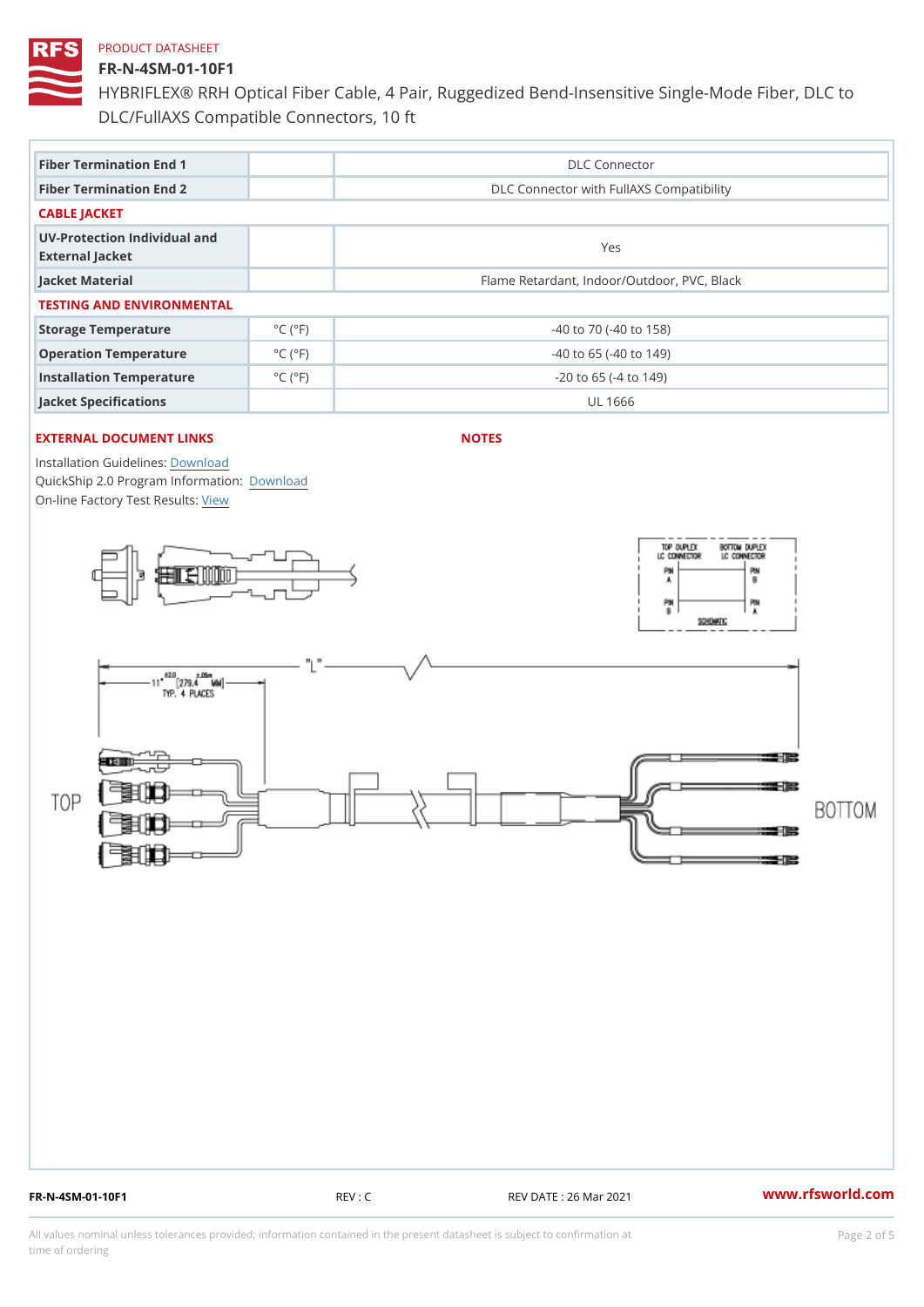#### FR-N-4SM-01-10F1

 FR-N-1SM-01-70F1 FR-N-1SM-01-80F1 FR-N-1SM-01-90F1 FR-N-1SM-01-100F1

HYBRIFLEX® RRH Optical Fiber Cable, 4 Pair, Ruggedized Bend-Insens DLC/FullAXS Compatible Connectors, 10 ft

> FR-N-2SM-01-60F1 FR-N-2SM-01-70F1 FR-N-2SM-01-80F1 FR-N-2SM-01-90F1 FR-N-2SM-01-100F1

|               |                                |               | ADDITIONAL ASSEMBLIES - 1 PAIR SM FIBERDDITIONAL ASSEMBLIES - 2 PAIR SM FIBER |
|---------------|--------------------------------|---------------|-------------------------------------------------------------------------------|
| $L$ ength, ft | Model Number                   | $L$ ength, ft | Model Number                                                                  |
| 10            | FR-N-1SM-01-10F1               | 10            | $FR - N - 2 SM - 01 - 10 F1$                                                  |
| 20            | FR-N-1SM-01-20F1               | 20            | $FR - N - 2 SM - 01 - 20 F1$                                                  |
| 30            | FR-N-1SM-01-30F1               | 30            | $FR - N - 2 SM - 01 - 30 F1$                                                  |
| 40            | $FR - N - 1 SM - 01 - 40 F1$   | 40            | $FR - N - 2 SM - 01 - 40 F1$                                                  |
| 50            | $FR - N - 1 SM - 01 - 50 F1$   | 50            | $FR - N - 2 SM - 01 - 50 F1$                                                  |
| 60            | $FR - N - 1$ S M - 01 - 60 F 1 | $\sim$ $\sim$ | FR N OCM OF COFF                                                              |

FR-N-4SM-01-10F1 REV : C REV DATE : 26 Mar 2021 [www.](https://www.rfsworld.com)rfsworld.com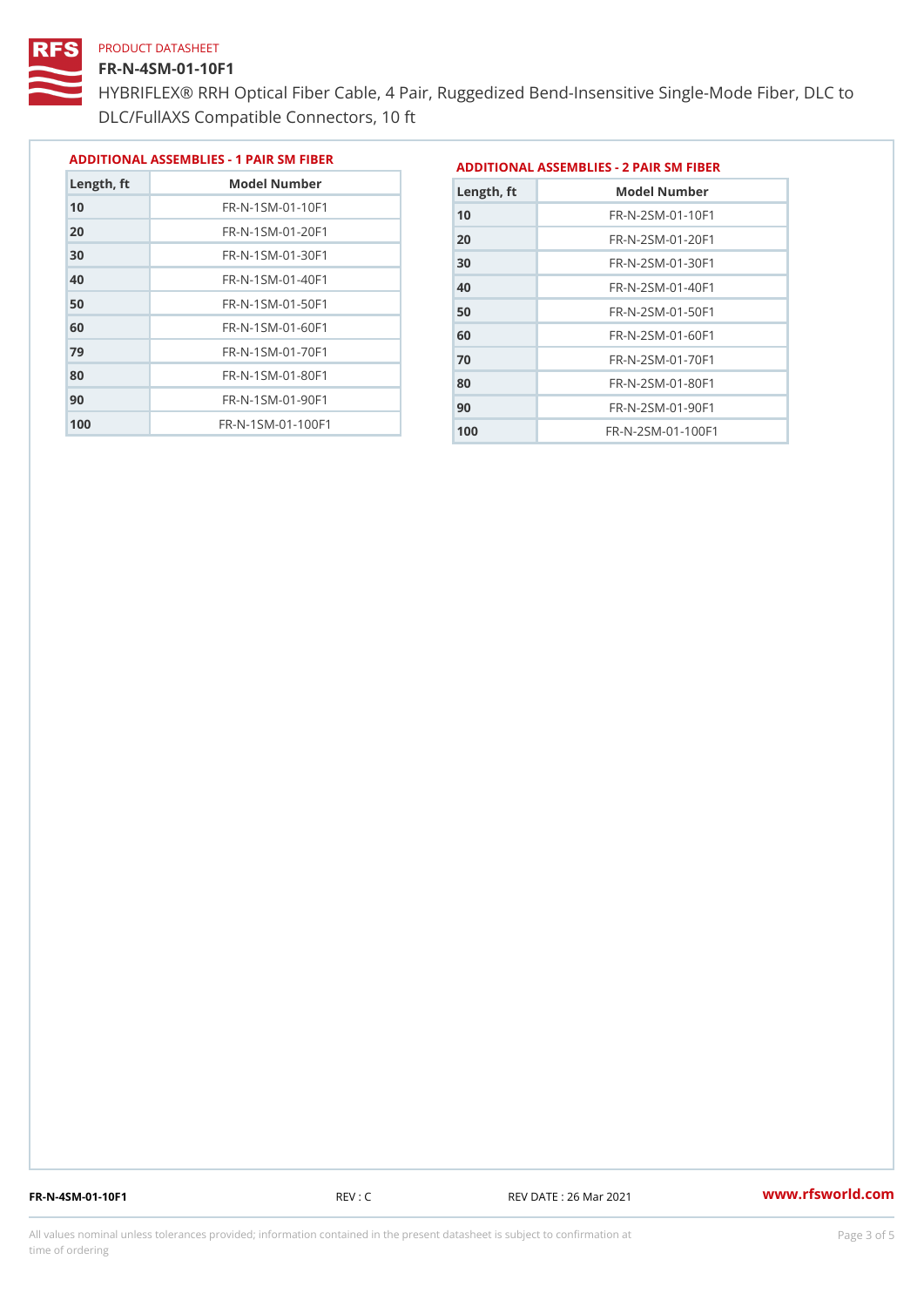#### FR-N-4SM-01-10F1

HYBRIFLEX® RRH Optical Fiber Cable, 4 Pair, Ruggedized Bend-Insens DLC/FullAXS Compatible Connectors, 10 ft

ADDITIONAL ASSEMBLIES - 3 PAIR SM FIBERED DITIONAL ASSEMBLIES - 4 PAIR SM FIBER

| Length, ft | Model Number                  |
|------------|-------------------------------|
| 10         | $FR - N - 3 S M - 01 - 10 F1$ |
| 20         | FR-N-3SM-01-20F1              |
| 30         | FR-N-3SM-01-30F1              |
| 40         | FR-N-3SM-01-40F1              |
| 50         | $FR - N - 3 S M - 01 - 50 F1$ |
| 60         | $FR - N - 3 S M - 01 - 60 F1$ |
| 79         | $FR - N - 3 S M - 01 - 70 F1$ |
| 80         | $FR - N - 3 S M - 01 - 80 F1$ |
| 90         | FR-N-3SM-01-90F1              |
| 100        | FR-N-3SM-01-100F1             |

| Length, ft | Model Number                   |
|------------|--------------------------------|
| 10         | $FR - N - 4$ S M - 01 - 10 F 1 |
| 20         | $FR - N - 4 SM - 01 - 20 F1$   |
| 30         | $FR - N - 4 S M - 01 - 30 F1$  |
| 40         | FR-N-4SM-01-40F1               |
| 50         | FR-N-4SM-01-50F1               |
| 60         | $FR - N - 4 S M - 01 - 60 F1$  |
| 70         | FR-N-4SM-01-70F1               |
| 80         | $FR - N - 4 S M - 01 - 80 F1$  |
| 90         | FR-N-4SM-01-90F1               |
| 100        | $FR - N - 4 S M - 01 - 100 F1$ |

#### ADDITIONAL ASSEMBLIES - 1 STRAND SM FABSDRTIONAL ASSEMBLIES - 2 STRAND SM FIBER

| 10<br>FR-N-1SSM-01-10F1<br>10<br>FR-N-2SSM-01-10F1<br>FR-N-1SSM-01-20F1<br>20<br>$FR - N - 2SSM - 01 - 20F1$<br>30<br>FR-N-1SSM-01-30F1<br>FR-N-2SSM-01-30F1<br>$FR - N - 1$ S S M - 01 - 40 F 1<br>40<br>$FR - N - 2SSM - 01 - 40F1$<br>FR-N-1SSM-01-50F1<br>FR-N-2SSM-01-50F1<br>50<br>FR-N-1SSM-01-60F1<br>60<br>$FR - N - 2SSM - 01 - 60F1$ |
|-------------------------------------------------------------------------------------------------------------------------------------------------------------------------------------------------------------------------------------------------------------------------------------------------------------------------------------------------|
| 20<br>30                                                                                                                                                                                                                                                                                                                                        |
|                                                                                                                                                                                                                                                                                                                                                 |
| 40<br>50<br>60                                                                                                                                                                                                                                                                                                                                  |
|                                                                                                                                                                                                                                                                                                                                                 |
|                                                                                                                                                                                                                                                                                                                                                 |
|                                                                                                                                                                                                                                                                                                                                                 |
| 70<br>$FR - N - 1$ S S M - 01 - 70 F 1<br>70<br>$FR - N - 2SSM - 01 - 70F1$                                                                                                                                                                                                                                                                     |
| 80<br>80<br>FR-N-1SSM-01-80F1<br>FR-N-2SSM-01-80F1                                                                                                                                                                                                                                                                                              |
| 90<br>FR-N-1SSM-01-90F1<br>FR-N-2SSM-01-90F1<br>90                                                                                                                                                                                                                                                                                              |
| FR-N-1SSM-01-100F1<br>FR-N-2SSM-01-100F1<br>100<br>100                                                                                                                                                                                                                                                                                          |

#### ADDITIONAL ASSEMBLIES - 3 STRAND SM FABSDRTIONAL ASSEMBLIES - 4 STRAND SM FIBER

| Length, ft | Model Number                    |
|------------|---------------------------------|
| 10         | $FR - N - 3 S S M - 01 - 10 F1$ |
| 20         | FR-N-3SSM-01-20F1               |
| 30         | FR-N-3SSM-01-30F1               |
| 40         | $FR - N - 3 S S M - 01 - 40 F1$ |
| 50         | $FR - N - 3 S S M - 01 - 50 F1$ |
| 60         | $FR - N - 3 S S M - 01 - 60 F1$ |
| 70         | FR-N-3SSM-01-70F1               |
| 80         | FR-N-3SSM-01-80F1               |
| 90         | FR-N-3SSM-01-90F1               |
| 100        | FR-N-3SSM-01-100F1              |

| Length, ft | Model Number                     |
|------------|----------------------------------|
| 10         | FR-N-4SSM-01-10F1                |
| 20         | $FR - N - 4 S S M - 01 - 20 F1$  |
| 30         | $FR - N - 4 S S M - 01 - 30 F1$  |
| 40         | $FR - N - 4$ S S M - 01 - 40 F 1 |
| 50         | FR-N-4SSM-01-50F1                |
| 60         | FR-N-4SSM-01-60F1                |
| 70         | $FR - N - 4$ S S M - 01 - 70 F 1 |
| 80         | FR-N-4SSM-01-80F1                |
| 90         | FR-N-4SSM-01-90F1                |
| 100        | FR-N-4SSM-01-100F1               |

FR-N-4SM-01-10F1 REV : C REV DATE : 26 Mar 2021 [www.](https://www.rfsworld.com)rfsworld.com

All values nominal unless tolerances provided; information contained in the present datasheet is subject to Pcapgnéig4m ssti time of ordering